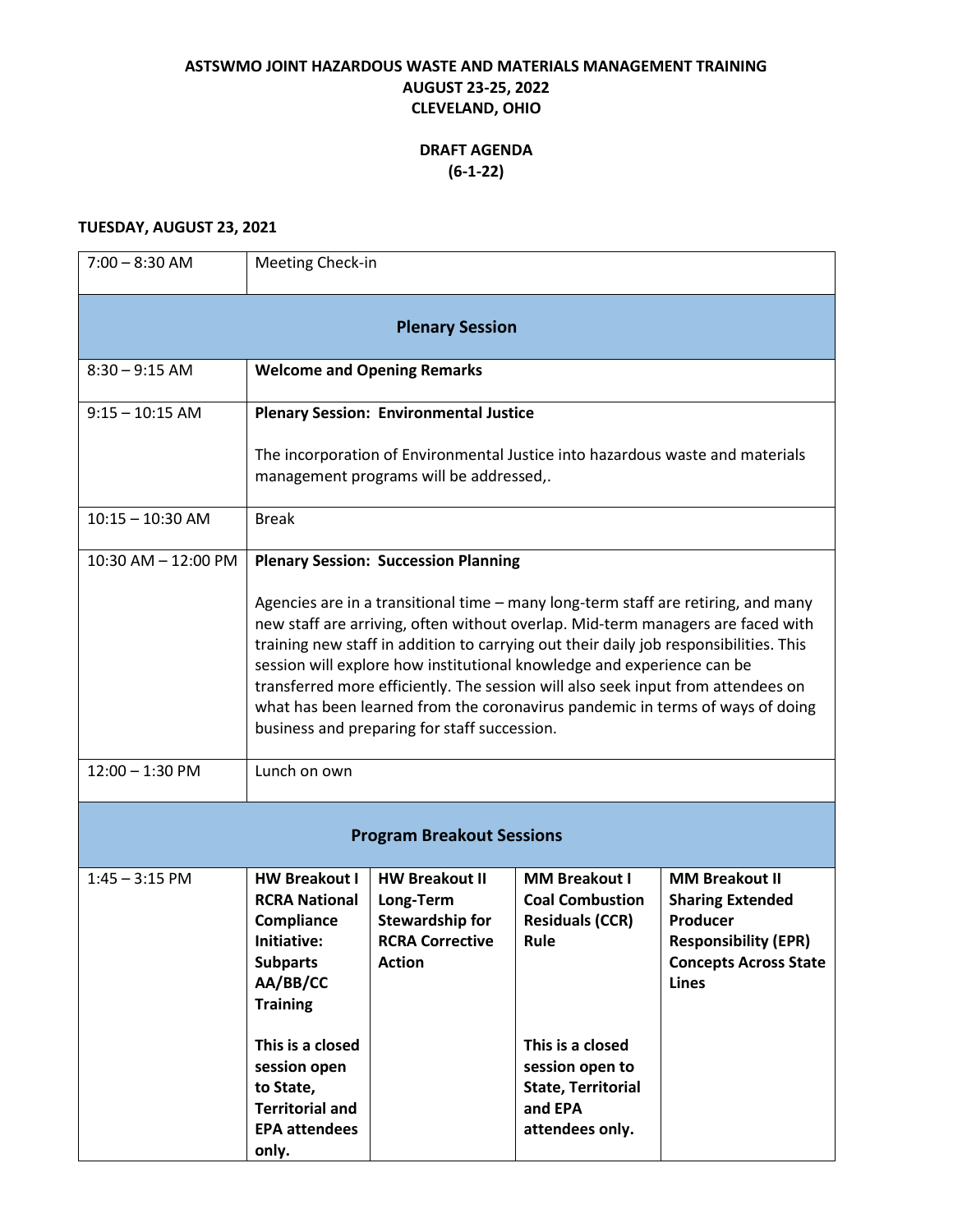| $1:45 - 3:15$ PM                                                                                                                                       | HW Breakout I: RCRA National Compliance Initiative (NCI): Subparts AA/BB/CC                                                                                                                                                                                                                                                                                                                                                                                                                                                                                                                                                                                                                                                                                                                                                                                                                 |  |  |
|--------------------------------------------------------------------------------------------------------------------------------------------------------|---------------------------------------------------------------------------------------------------------------------------------------------------------------------------------------------------------------------------------------------------------------------------------------------------------------------------------------------------------------------------------------------------------------------------------------------------------------------------------------------------------------------------------------------------------------------------------------------------------------------------------------------------------------------------------------------------------------------------------------------------------------------------------------------------------------------------------------------------------------------------------------------|--|--|
|                                                                                                                                                        | <b>Training</b>                                                                                                                                                                                                                                                                                                                                                                                                                                                                                                                                                                                                                                                                                                                                                                                                                                                                             |  |  |
|                                                                                                                                                        | This is a closed session open to State, Territorial and EPA attendees only.                                                                                                                                                                                                                                                                                                                                                                                                                                                                                                                                                                                                                                                                                                                                                                                                                 |  |  |
|                                                                                                                                                        | This 90-minute training will focus on advanced topics related to the current RCRA<br>Air NCI "Reducing Hazardous Air Emissions from Hazardous Waste Facilities".<br>Topics will include exemptions, Method 21 LDAR monitoring, common<br>violations/concerns, and highlights of past enforcement cases. For trainees<br>interested in Subpart AA/BB/CC fundamentals, the <b>EPA Environmental Response</b><br>Training Program (ERTP) Virtual University has a four-part video training series<br>titled "Organic Air Emission Standards" developed in 2020 that is posted under<br>the site's RCRA video library. This training series can also be found in EPA's                                                                                                                                                                                                                          |  |  |
|                                                                                                                                                        | FedTalent training system.                                                                                                                                                                                                                                                                                                                                                                                                                                                                                                                                                                                                                                                                                                                                                                                                                                                                  |  |  |
|                                                                                                                                                        |                                                                                                                                                                                                                                                                                                                                                                                                                                                                                                                                                                                                                                                                                                                                                                                                                                                                                             |  |  |
|                                                                                                                                                        | HW Breakout II: Long-Term Stewardship for RCRA Corrective Action                                                                                                                                                                                                                                                                                                                                                                                                                                                                                                                                                                                                                                                                                                                                                                                                                            |  |  |
|                                                                                                                                                        |                                                                                                                                                                                                                                                                                                                                                                                                                                                                                                                                                                                                                                                                                                                                                                                                                                                                                             |  |  |
|                                                                                                                                                        | This session will address two aspects of Long-Term Stewardship (LTS):                                                                                                                                                                                                                                                                                                                                                                                                                                                                                                                                                                                                                                                                                                                                                                                                                       |  |  |
|                                                                                                                                                        |                                                                                                                                                                                                                                                                                                                                                                                                                                                                                                                                                                                                                                                                                                                                                                                                                                                                                             |  |  |
|                                                                                                                                                        | EPA Corrective Action 2030 Goal 4/ 9 LTS elements                                                                                                                                                                                                                                                                                                                                                                                                                                                                                                                                                                                                                                                                                                                                                                                                                                           |  |  |
|                                                                                                                                                        | EPA is currently working to identify the key elements of an effective LTS program<br>for Corrective Action cleanups. This session will review the 9 elements for an                                                                                                                                                                                                                                                                                                                                                                                                                                                                                                                                                                                                                                                                                                                         |  |  |
|                                                                                                                                                        | effective LTS program for RCRA corrective action.                                                                                                                                                                                                                                                                                                                                                                                                                                                                                                                                                                                                                                                                                                                                                                                                                                           |  |  |
|                                                                                                                                                        |                                                                                                                                                                                                                                                                                                                                                                                                                                                                                                                                                                                                                                                                                                                                                                                                                                                                                             |  |  |
|                                                                                                                                                        | <b>LTS Best Practices</b>                                                                                                                                                                                                                                                                                                                                                                                                                                                                                                                                                                                                                                                                                                                                                                                                                                                                   |  |  |
|                                                                                                                                                        | This presentation will discuss the best practices for a successful LTS program and<br>lessons learned.                                                                                                                                                                                                                                                                                                                                                                                                                                                                                                                                                                                                                                                                                                                                                                                      |  |  |
|                                                                                                                                                        |                                                                                                                                                                                                                                                                                                                                                                                                                                                                                                                                                                                                                                                                                                                                                                                                                                                                                             |  |  |
|                                                                                                                                                        | MM Breakout I: Coal Combustion Residuals (CCR) Rule                                                                                                                                                                                                                                                                                                                                                                                                                                                                                                                                                                                                                                                                                                                                                                                                                                         |  |  |
|                                                                                                                                                        | This is a closed session open to State, Territorial and EPA attendees only.                                                                                                                                                                                                                                                                                                                                                                                                                                                                                                                                                                                                                                                                                                                                                                                                                 |  |  |
| This session with the U.S. Environmental Protection Agency Office of Resource<br>Conservation and Recovery (EPA ORCR) will focus on timely CCR issues. |                                                                                                                                                                                                                                                                                                                                                                                                                                                                                                                                                                                                                                                                                                                                                                                                                                                                                             |  |  |
|                                                                                                                                                        | MM Breakout II: Sharing EPR Concepts Across State Lines                                                                                                                                                                                                                                                                                                                                                                                                                                                                                                                                                                                                                                                                                                                                                                                                                                     |  |  |
|                                                                                                                                                        | Extended Producer Responsibility legislation is one of many policy tools employed<br>to divert difficult-to-manage materials from landfills. As of March 2022, 34 States<br>and Territories (States) have an EPR law covering at least one product, with two<br>jurisdictions - California and Maine- each having laws covering nine different<br>items. Many States considering expanding their own legislative EPR portfolios<br>have looked to other jurisdictions for guidance. Directly mirroring programs from<br>State-to-State has benefits and detriments. Moreover, some States have sought<br>to implement programs that operationally mirror EPR without requiring<br>legislation. This session will cover lessons learned from retrofitting legislative EPR<br>models from State-to-State and how some States have proceeded with an EPR<br>concept without statutory changes. |  |  |
| $3:15 - 3:30$ PM                                                                                                                                       | <b>Break</b>                                                                                                                                                                                                                                                                                                                                                                                                                                                                                                                                                                                                                                                                                                                                                                                                                                                                                |  |  |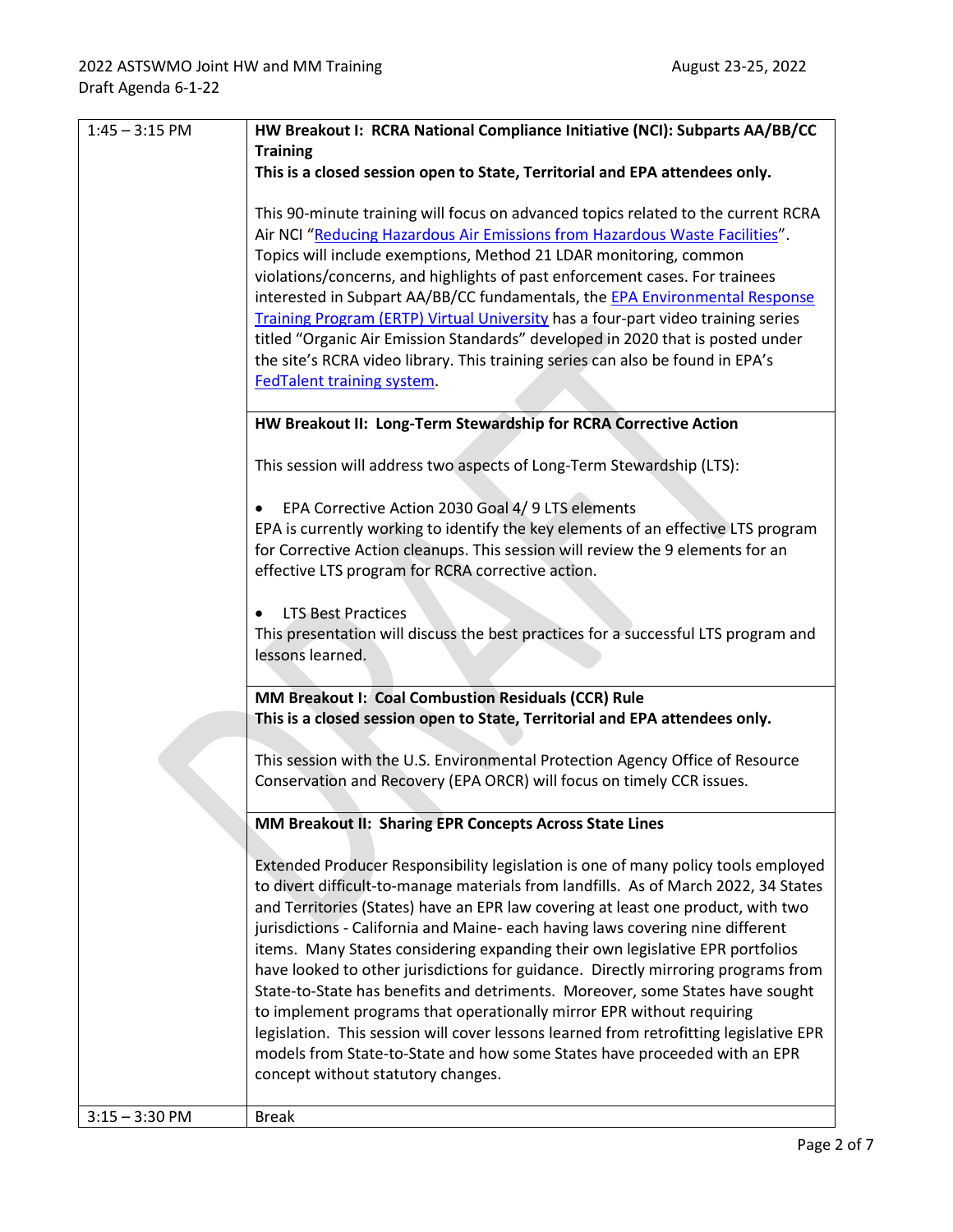| $3:30 - 5:00$ PM | <b>HW Plenary Breakout</b><br><b>State-EPA HW Roundtable</b>                                                                                                                                                      | <b>MM Plenary Breakout</b><br><b>Chronic Wasting Disease and</b><br><b>Management Through Composting</b>                                                               |  |
|------------------|-------------------------------------------------------------------------------------------------------------------------------------------------------------------------------------------------------------------|------------------------------------------------------------------------------------------------------------------------------------------------------------------------|--|
|                  | HW Plenary Breakout: State-EPA HW Roundtable<br>Current topics:<br>ASTSWMO HW Funding Workgroup activities<br>Incinerator backlog<br>$\bullet$<br><b>RCRAInfo Updates</b><br>$\bullet$<br>e-Manifest<br>$\bullet$ |                                                                                                                                                                        |  |
|                  | MM Plenary Breakout: Chronic Wasting Disease and Management Through<br><b>Composting</b>                                                                                                                          |                                                                                                                                                                        |  |
|                  | evaluation of composting as a feasible method to manage carcasses and<br>deactivate prions.                                                                                                                       | This session will provide an overview of States' research and efforts to manage<br>carcasses of wildlife infected with prion diseases like Chronic Wasting Disease and |  |
| 5:00 PM          | Adjourn for the Day                                                                                                                                                                                               |                                                                                                                                                                        |  |
| $5:30 - 6:30$ PM | Light Reception                                                                                                                                                                                                   |                                                                                                                                                                        |  |

# **WEDNESDAY, AUGUST 24, 2021**

| $7:00 - 8:00$ AM       | Meeting Check-in                                                                                                                                                                                                                              |  |  |  |
|------------------------|-----------------------------------------------------------------------------------------------------------------------------------------------------------------------------------------------------------------------------------------------|--|--|--|
| <b>Plenary Session</b> |                                                                                                                                                                                                                                               |  |  |  |
| $8:00 - 9:00$ AM       | <b>Plenary Session: PFAS Issues Related to HW and MM Programs</b><br>The session will address timely PFAS issues that affect hazardous waste and<br>materials management programs.                                                            |  |  |  |
| $9:00 - 9:15$ AM       | <b>Break</b>                                                                                                                                                                                                                                  |  |  |  |
| $9:15 - 10:15$ AM      | <b>Plenary Session: Radiation Regulatory Framework</b><br>Radioactive materials can have an impact on hazardous waste and solid waste<br>facilities. This session will discuss what agencies regulate the materials and<br>how they interact. |  |  |  |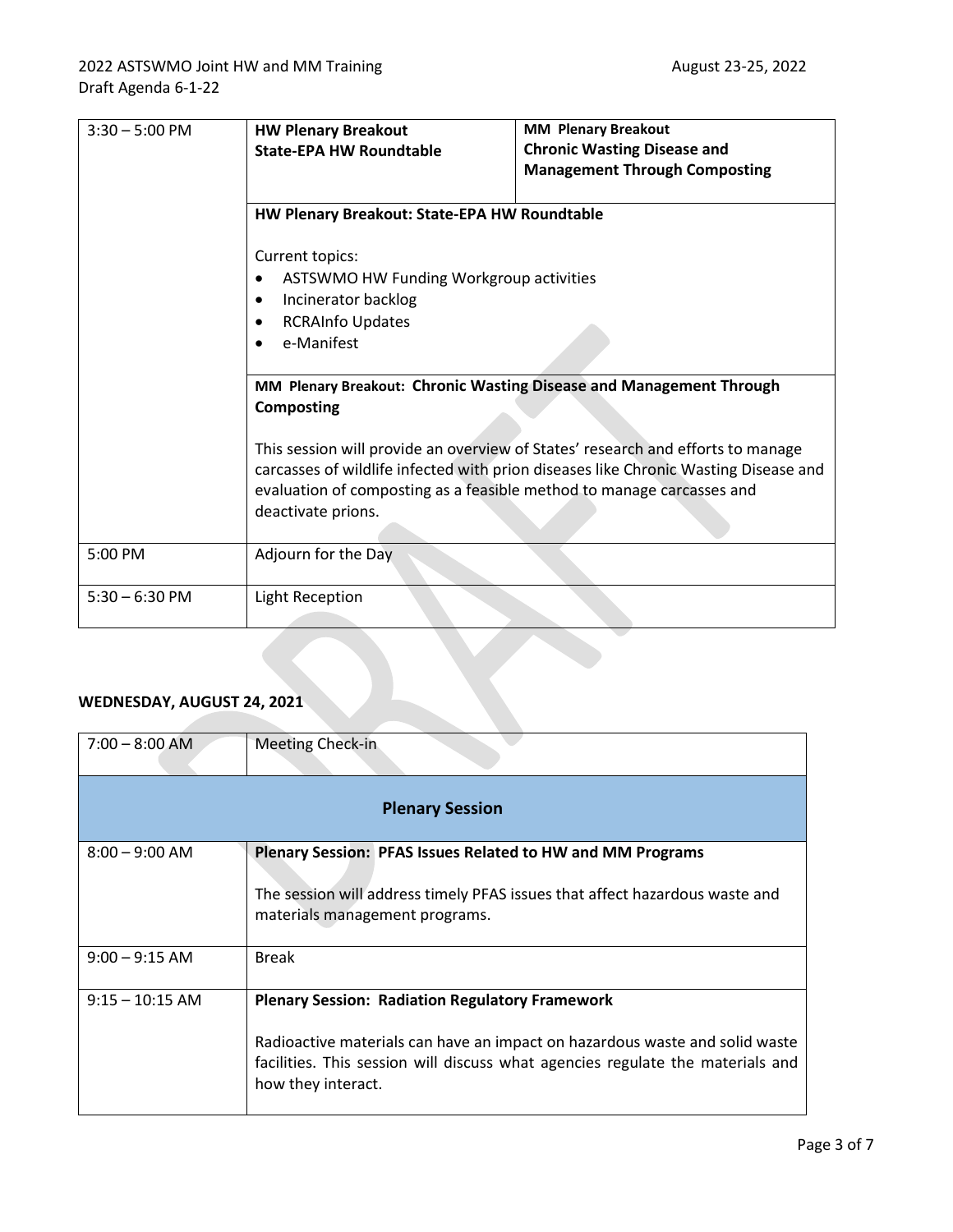| $10:15 - 10:30$ AM | <b>Break</b>                                                                                                                                                                                                                                                                                                                              |                                                                                                                                                                                                                                                    |                                                                   |                                                                                               |
|--------------------|-------------------------------------------------------------------------------------------------------------------------------------------------------------------------------------------------------------------------------------------------------------------------------------------------------------------------------------------|----------------------------------------------------------------------------------------------------------------------------------------------------------------------------------------------------------------------------------------------------|-------------------------------------------------------------------|-----------------------------------------------------------------------------------------------|
| $10:30 - 12:00$ PM | <b>HW Plenary Breakout</b><br><b>MM Plenary Breakout</b><br><b>Data for the People</b><br><b>State-EPA MM Roundtable</b>                                                                                                                                                                                                                  |                                                                                                                                                                                                                                                    |                                                                   |                                                                                               |
|                    | HW Plenary Breakout: Data for the People                                                                                                                                                                                                                                                                                                  |                                                                                                                                                                                                                                                    |                                                                   |                                                                                               |
|                    | State and federal RCRA programs have been amassing vast amounts of<br>information for approximately 40 years. Multiple tools provide access to this<br>information: Metabase, RITA, ECHO, RCRAInfo Reports, and more. This<br>session will focus on the promotion of these tools and feedback will be<br>sought on barriers to their use. |                                                                                                                                                                                                                                                    |                                                                   |                                                                                               |
|                    |                                                                                                                                                                                                                                                                                                                                           | MM Plenary Breakout: State-EPA MM Roundtable                                                                                                                                                                                                       |                                                                   |                                                                                               |
|                    | Current topics:<br>$\bullet$<br><b>Food Waste</b><br>$\bullet$<br>Plastics<br>$\bullet$<br>٠<br>٠                                                                                                                                                                                                                                         | <b>Circular Economy Strategies</b><br><b>Electronics/Critical Minerals</b><br>Bipartisan Infrastructure Law (BIL) Work - Solid Waste Infrastructure<br>(SWIFR) Grant Program, Education and Outreach, and Batteries<br>Solid Waste Management Data |                                                                   |                                                                                               |
| $12:00 - 1:30$ PM  | Lunch on own                                                                                                                                                                                                                                                                                                                              |                                                                                                                                                                                                                                                    |                                                                   |                                                                                               |
|                    |                                                                                                                                                                                                                                                                                                                                           | <b>Program Breakout Sessions</b>                                                                                                                                                                                                                   |                                                                   |                                                                                               |
| $1:45 - 3:15$ PM   | <b>HW Breakout I</b><br>Using the<br><b>RCRA</b><br>Integrated<br><b>Targeting</b><br><b>Assistant</b><br>(RITA) for<br><b>Prioritizing</b><br>Inspections<br>This is a closed<br>session open<br>to State,<br><b>Territorial and</b><br><b>EPA attendees</b><br>only.                                                                    | <b>HW Breakout II</b><br><b>Permitting</b>                                                                                                                                                                                                         | <b>MM Breakout I</b><br><b>State TENORM</b><br><b>Regulations</b> | <b>MM Breakout II</b><br><b>PFAS Concerns in</b><br><b>Biosolids and</b><br>Landfill Leachate |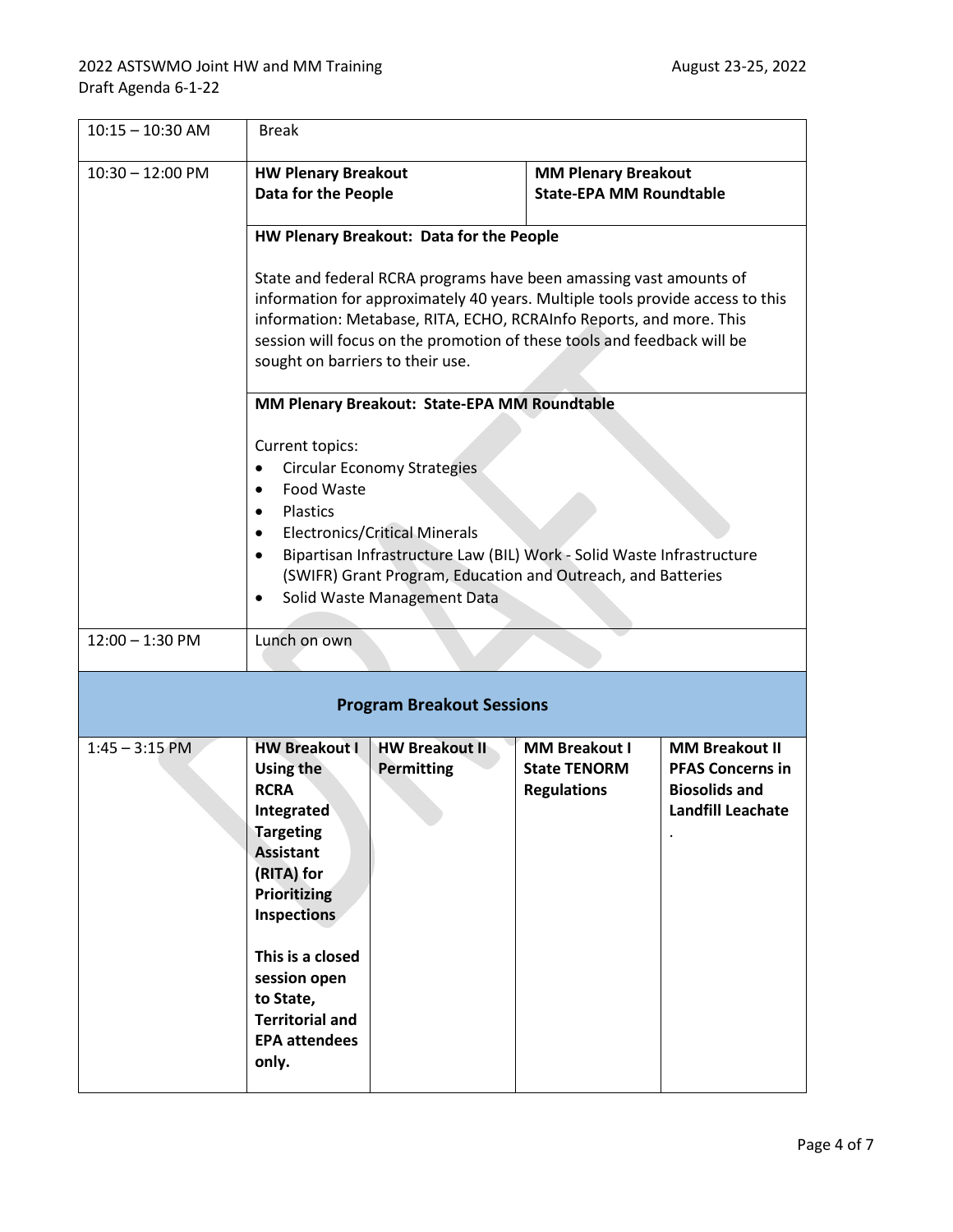| $1:45 - 3:15$ PM                     | HW Breakout I: Using the RCRA Integrated Targeting Assistant (RITA) for<br><b>Prioritizing Inspections</b><br>This is a closed session open to State, Territorial and EPA attendees only.<br>This session will cover ways in which the RCRA Inspection Targeting Assistant<br>(RITA) can be used to prioritize and prepare for inspections and support<br>enforcement. The tool was developed by EPA's National Targeting Center<br>(NTC) and released for national use in June 2021. It is designed to bring the<br>most pertinent data for targeting together in a single location to make<br>targeting easier, more comprehensive, and ultimately more effective at |                                                 |                                             |                                                          |
|--------------------------------------|------------------------------------------------------------------------------------------------------------------------------------------------------------------------------------------------------------------------------------------------------------------------------------------------------------------------------------------------------------------------------------------------------------------------------------------------------------------------------------------------------------------------------------------------------------------------------------------------------------------------------------------------------------------------|-------------------------------------------------|---------------------------------------------|----------------------------------------------------------|
|                                      | identifying and prioritizing handlers for inspection. For trainees interested in<br>RITA fundamentals, EPA has developed four training videos accessible with an<br>ECHO.Gov account. Review of these introductory videos prior to the training<br>session is recommended. Landing Page: https://echo.epa.gov/targeting/rita.<br>Direct Link: RCRA Integrated Targeting Assistant (RITA)                                                                                                                                                                                                                                                                               |                                                 |                                             |                                                          |
|                                      | <b>HW Breakout II: Permitting</b><br>This session will include discussion of RCRA hazardous waste permitting<br>priorities; the update to the RCRA Model Permit; post-closure care; and the<br>status of the permit update rule.                                                                                                                                                                                                                                                                                                                                                                                                                                       |                                                 |                                             |                                                          |
|                                      | MM Breakout I: State TENORM Regulations<br>This session will present varying approaches to State regulatory frameworks<br>for Technologically Enhanced Naturally Occurring Radioactive Materials<br>(TENORM), followed by a roundtable discussion of challenges in developing<br>and implementing regulations and lessons learned.                                                                                                                                                                                                                                                                                                                                     |                                                 |                                             |                                                          |
|                                      | MM Breakout II: PFAS Concerns in Biosolids and Landfill Leachate<br>This session will include a discussion on States' efforts to measure PFAS<br>concentrations in biosolids and landfill leachate as well as their overlapping<br>issues and how they are being addressed.                                                                                                                                                                                                                                                                                                                                                                                            |                                                 |                                             |                                                          |
| $3:15 - 3:30$ PM<br>$3:30 - 5:00$ PM | <b>Break</b><br><b>HW Breakout I</b>                                                                                                                                                                                                                                                                                                                                                                                                                                                                                                                                                                                                                                   | <b>HW Breakout II</b>                           | <b>MM Breakout I</b>                        | <b>MM Breakout II</b>                                    |
|                                      | <b>Overview of</b><br><b>Hazardous</b><br>Secondary<br><b>Materials</b><br><b>Recycling</b><br>under RCRA                                                                                                                                                                                                                                                                                                                                                                                                                                                                                                                                                              | <b>Corrective Action</b><br><b>Case Studies</b> | <b>Your Beneficial</b><br><b>Use Issues</b> | <b>Solid Waste</b><br><b>Disposal Capacity</b><br>issues |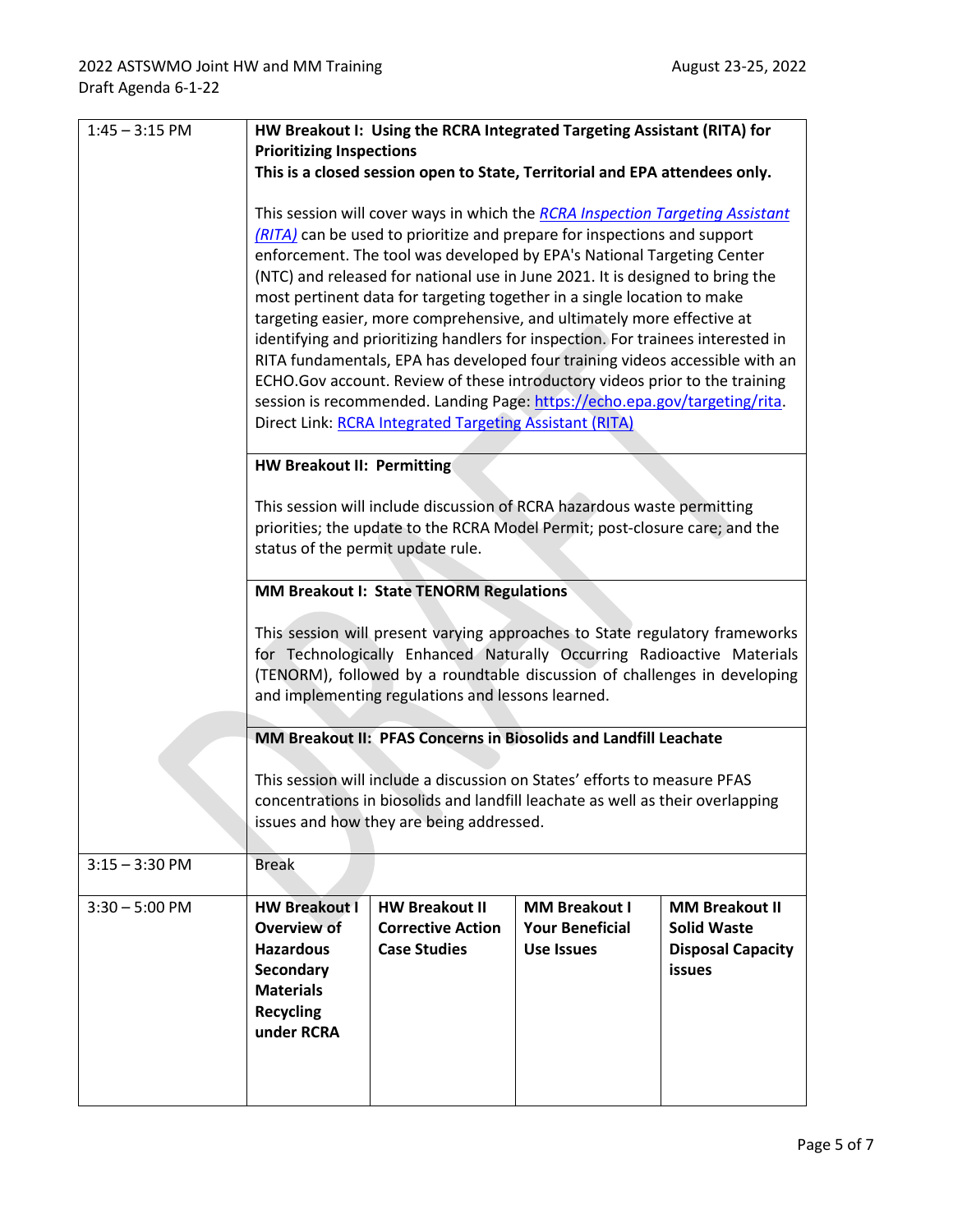| $3:30 - 5:00$ PM                                                                                                                                                                                                                                                                                    | HW Breakout I: Overview of Hazardous Secondary Materials (HSM)<br><b>Recycling under RCRA</b>                                                                                                                                                                                                                                                                                |  |                                                                                                                                                                                                                                                                                                                                                                                  |
|-----------------------------------------------------------------------------------------------------------------------------------------------------------------------------------------------------------------------------------------------------------------------------------------------------|------------------------------------------------------------------------------------------------------------------------------------------------------------------------------------------------------------------------------------------------------------------------------------------------------------------------------------------------------------------------------|--|----------------------------------------------------------------------------------------------------------------------------------------------------------------------------------------------------------------------------------------------------------------------------------------------------------------------------------------------------------------------------------|
|                                                                                                                                                                                                                                                                                                     | This presentation will focus on identifying hazardous secondary materials<br>(HSM), how HSMs are regulated under RCRA, and when a HSM is eligible for a<br>recycling exclusion. Examples and case studies will be used to illustrate the<br>most recent definition of solid waste (DSW) exclusions, speculative<br>accumulation, and the definition of legitimate recycling. |  |                                                                                                                                                                                                                                                                                                                                                                                  |
|                                                                                                                                                                                                                                                                                                     | HW Breakout II: Corrective Action Case Studies                                                                                                                                                                                                                                                                                                                               |  |                                                                                                                                                                                                                                                                                                                                                                                  |
|                                                                                                                                                                                                                                                                                                     | This session will highlight various corrective action program issues through<br>presentation and discussion of case studies.                                                                                                                                                                                                                                                 |  |                                                                                                                                                                                                                                                                                                                                                                                  |
|                                                                                                                                                                                                                                                                                                     | <b>MM Breakout I: Your Beneficial Use Issues</b>                                                                                                                                                                                                                                                                                                                             |  |                                                                                                                                                                                                                                                                                                                                                                                  |
| This session will allow information-sharing amongst States and Territories<br>(States) on beneficial use topics identified by the Beneficial Use Task Force as<br>well as provide for open forum discussion on State beneficial use issues.<br>MM Breakout II: Solid Waste Disposal Capacity Issues |                                                                                                                                                                                                                                                                                                                                                                              |  |                                                                                                                                                                                                                                                                                                                                                                                  |
|                                                                                                                                                                                                                                                                                                     |                                                                                                                                                                                                                                                                                                                                                                              |  | Closure of waste disposal facilities resulting in disposal capacity shortfalls has<br>implications not only in the State where the disposal facility is located but<br>regionally. The session will explore the issues facing States and address<br>approaches State solid waste management and sustainable materials<br>management programs are taking to address these issues. |
| 5:00 PM                                                                                                                                                                                                                                                                                             | Adjourn for the Day                                                                                                                                                                                                                                                                                                                                                          |  |                                                                                                                                                                                                                                                                                                                                                                                  |

## **THURSDAY, AUGUST 25, 2021**

| $7:00 - 8:00$ AM                 | <b>Meeting Check-in</b>                  |                                                                   |                                                                                                            |
|----------------------------------|------------------------------------------|-------------------------------------------------------------------|------------------------------------------------------------------------------------------------------------|
| <b>Program Breakout Sessions</b> |                                          |                                                                   |                                                                                                            |
| $8:00 - 9:00$ AM                 | Joint HW and MM Breakout I<br>Survey 123 | <b>HW Breakout II</b><br>Open Burning /<br><b>Open Detonation</b> | <b>MM Breakout II</b><br><b>Your Sustainable</b><br><b>Materials</b><br><b>Management</b><br><b>Issues</b> |